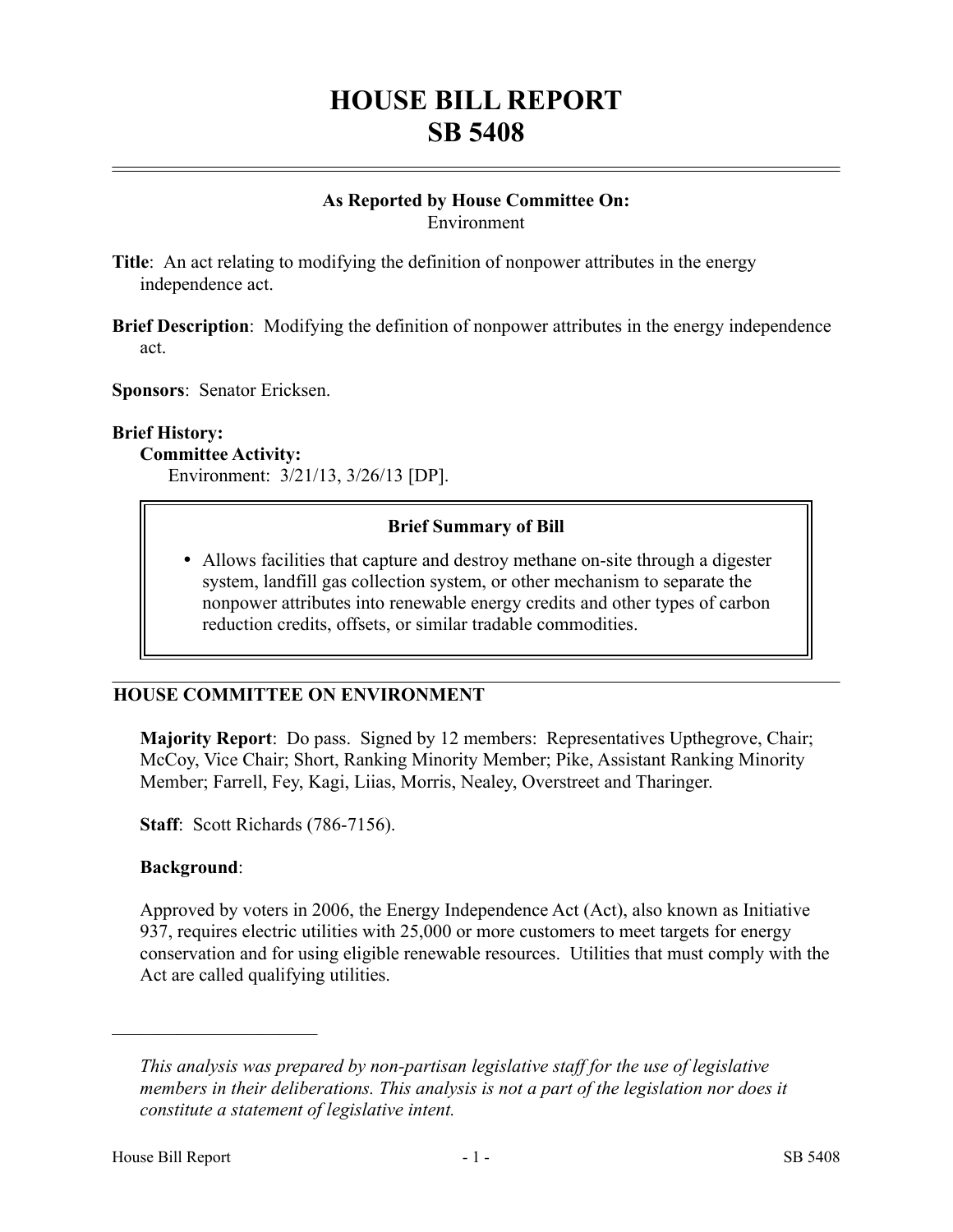Eligible Renewable Resource Targets and Compliance Dates.

Each qualifying utility must use eligible renewable resources or acquire equivalent renewable energy credits (RECs), or a combination of both, to meet the following annual targets:

- at least 3 percent of its load by January 1, 2012, and each year thereafter through December 31, 2015;
- at least 9 percent of its load by January 1, 2016, and each year thereafter through December 31, 2019; and
- at least 15 percent of its load by January 1, 2020, and each year thereafter.

# Eligible Renewable Resource.

The term eligible renewable resource includes: wind, solar, geothermal energy, landfill and sewage gas, wave and tidal power, and certain biodiesel fuels. The following biomass is also classified as an eligible renewable resource: (1) organic by-products of pulping and the wood manufacturing process; (2) animal manure; (3) solid organic fuels from wood; (4) forest or field residues; (5) untreated wooden demolition or construction debris; (6) food waste and food processing residuals; (7) liquors derived from algae; (8) dedicated energy crops; and (9) yard waste.

The following biomass is not an eligible renewable resource: wood pieces that have been treated with chemical preservatives such as creosote, pentachlorophenol, or copper-chrome arsenic; wood from old growth forests; and municipal solid waste.

Electricity produced from an eligible renewable resource must be generated in a facility that started operating after March 31, 1999. The facility must either be located in the Pacific Northwest or the electricity from the facility must be delivered into the state on a real-time basis. Incremental electricity produced from efficiency improvements at hydropower facilities owned by qualifying utilities is also an eligible renewable resource, if the improvements were completed after March 31, 1999.

# Renewable Energy Credit.

An REC is a tradable certificate of proof, verified by the Western Renewable Energy Generation Information System, of at least one megawatt hour of an eligible renewable resource, where the generation facility is not powered by fresh water. The RECs can be bought and sold in the marketplace, and they may be used during the year they are acquired, the previous year, or the subsequent year.

Under the Act, an REC represents all the nonpower attributes associated with the power. Nonpower attributes is defined as all environmentally related characteristics, exclusive of energy, capacity reliability, and other electrical power service attributes, that are associated with the generation of electricity from a renewable resource, including but not limited to: the facility's fuel type; geographic location; vintage; qualification as an eligible renewable resource; avoided emissions of pollutants to the air, soil, or water; and avoided emissions of carbon dioxide and other greenhouse gases.

# Carbon Credits.

Like RECs, reductions in greenhouse gas emissions can be traded in the marketplace. When doing so, greenhouse gases are traded according to their carbon dioxide equivalent, which is a measure of a gas's global warming potential compared to carbon dioxide. Carbon benefits